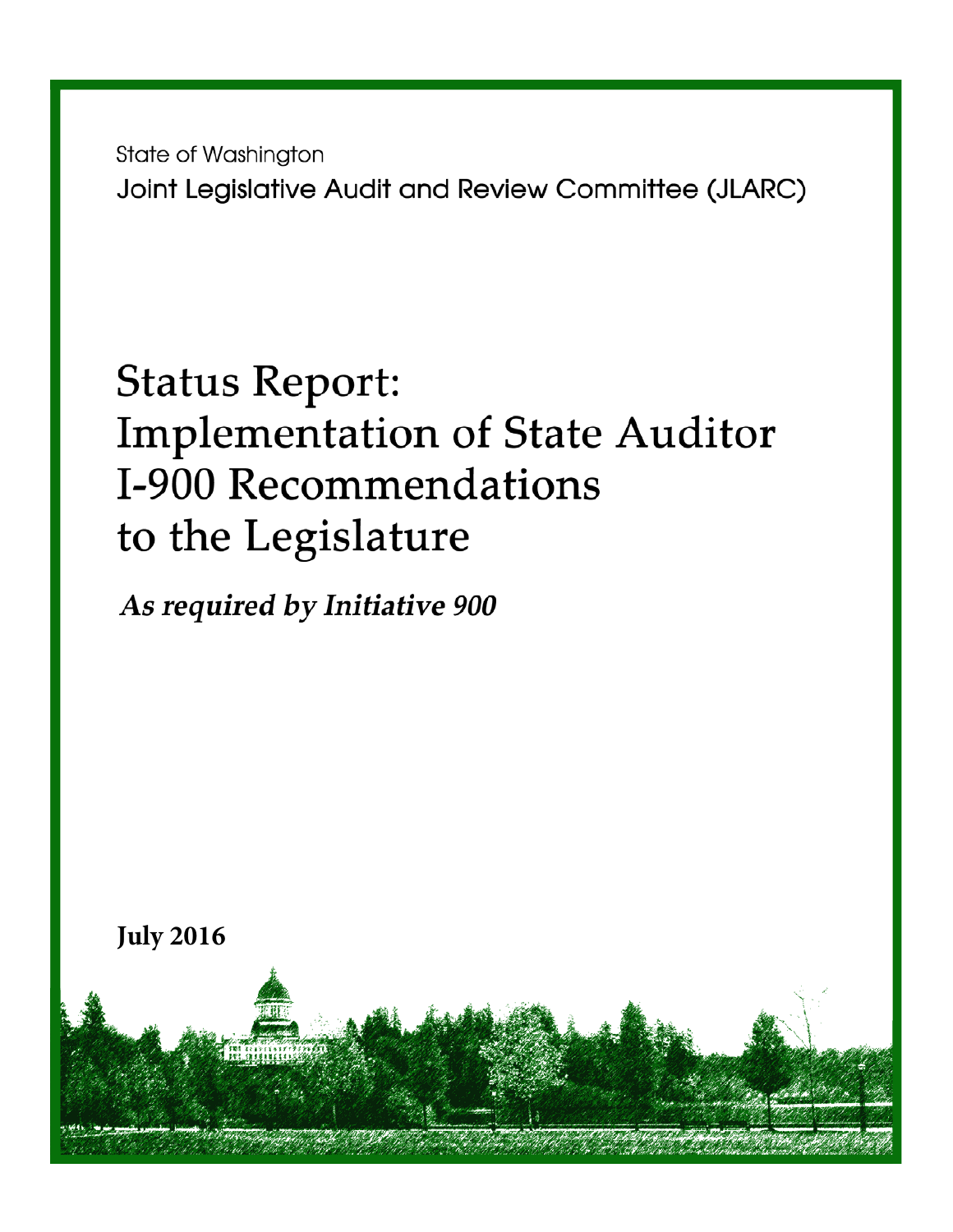# **Table of Contents**

| Implementation Status of the SAO Recommendations to the Legislature  3        |  |
|-------------------------------------------------------------------------------|--|
|                                                                               |  |
|                                                                               |  |
| Improving the Completeness of Washington's Criminal History Records Database5 |  |
|                                                                               |  |
|                                                                               |  |
|                                                                               |  |
|                                                                               |  |
|                                                                               |  |
|                                                                               |  |
|                                                                               |  |
|                                                                               |  |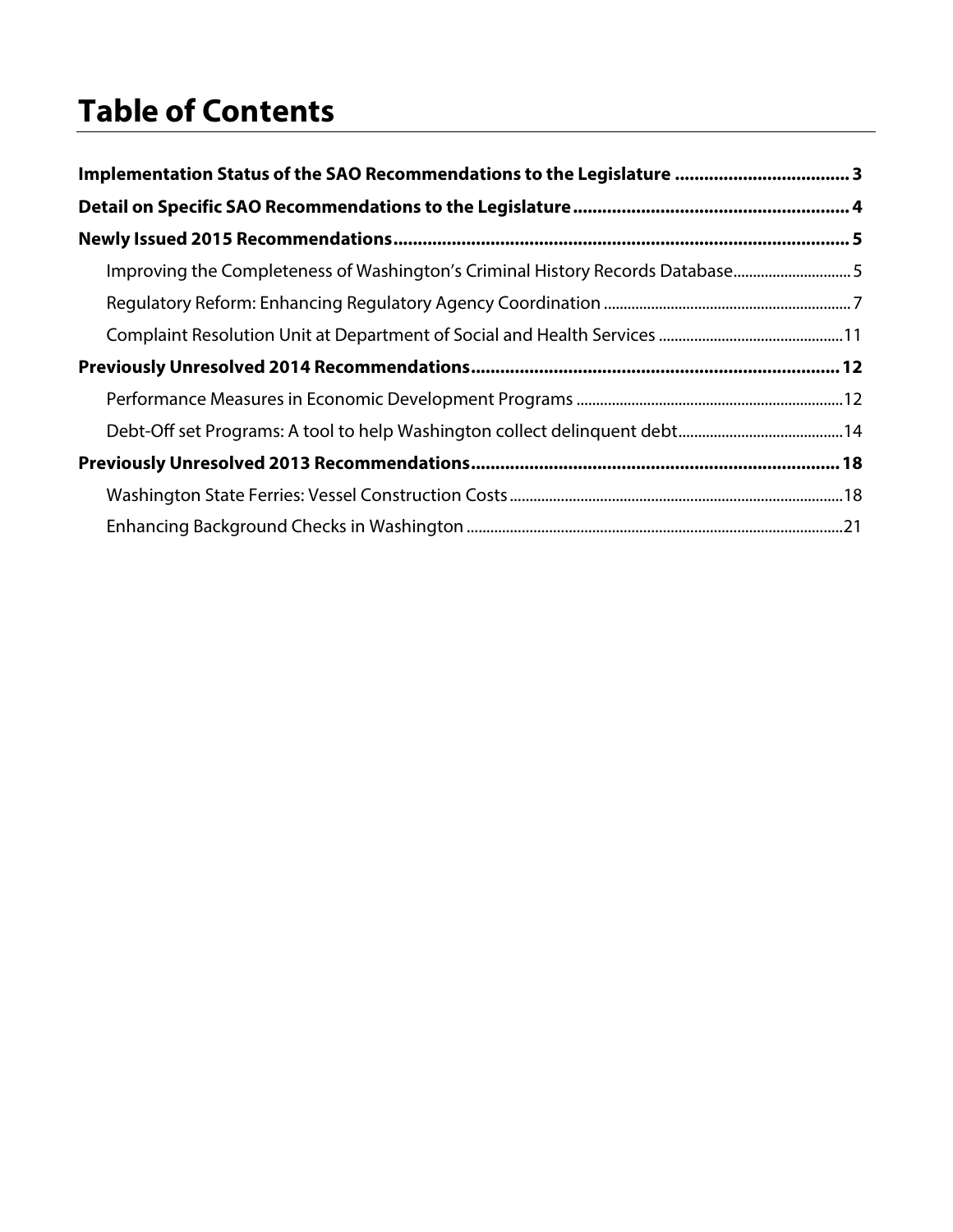# **Initiative 900 Requires JLARC Report**

In November 2005, the people of the State of Washington approved Initiative 900. The initiative directs the State Auditor's Office (SAO) to conduct performance audits of state and local government agencies.

The initiative also includes the following direction with regard to performance audits of state government: "An annual report will be submitted by the Joint Legislative Audit and Review Committee by July  $1<sup>st</sup>$  of each year detailing the status of the legislative implementation of the State Auditor's recommendations." This report represents JLARC's compliance with this requirement for 2016.

# **Three 2015 I-900 Audits with Recommendations to the Legislature**

This is the 10<sup>th</sup> annual report that JLARC staff have released on the status of recommendations to the Legislature made by the State Auditor's performance audits. During Calendar Year 2015, the State Auditor released five new performance audit reports: three with recommendations to the Legislature, and two that did not include recommendations to the Legislature. JLARC held public hearings on all of the State Auditor's performance audits and reviews issued during that time period. Many of the recommendations in the SAO performance audits are directed to state or local government agencies rather than to the Legislature. This report does not provide information on implementation of those recommendations. For local governments, Initiative 900 directs that "an annual report will be submitted by the legislative body by July 1st of each year detailing the status of the legislative implementation of the State Auditor's recommendations."

This JLARC staff report provides information on the implementation status of nine specific recommendations to the Legislature included in the 2015 performance audits. In addition, JLARC staff track previous years' recommendations for four years. For example, for an SAO recommendation to the Legislature issued in Calendar Year 2012, JLARC staff reviewed legislative activity in the 2013, 2014, 2015, and 2016 legislative sessions. This report includes updated information on the status of 10 unresolved recommendations to the Legislature in performance audits issued by the SAO between Calendar Years 2013 and 2014.

## **Implementation Status of the SAO Recommendations to the Legislature**

Table 1 summarizes implementation of the recommendations to the Legislature in the SAO's performance audits issued in Calendar Years 2012 through 2015. The table uses the following reporting categories:

- **Implemented – Adopted As Presented** Legislative action implementing an SAO recommendation in the manner that it was presented in the audit;
- **Implemented – Addressed with Different Approach** Legislative action where the Legislature addressed the issue raised in the recommendation, but via a different approach;
- **Legislature Made Different Policy Choice** Legislative action where the Legislature was aware of the recommendation and made a different policy choice than what the SAO recommended;
- **Bills Introduced on Topic But Not Adopted** Situation where individual legislators introduced bills on the topic covered in the recommendation, but the Legislature did not adopt the recommendation;
- **Other Circumstances** This category denotes recommendations where other relevant circumstances apply; and
- **Related or No Information** –Related information is provided when available.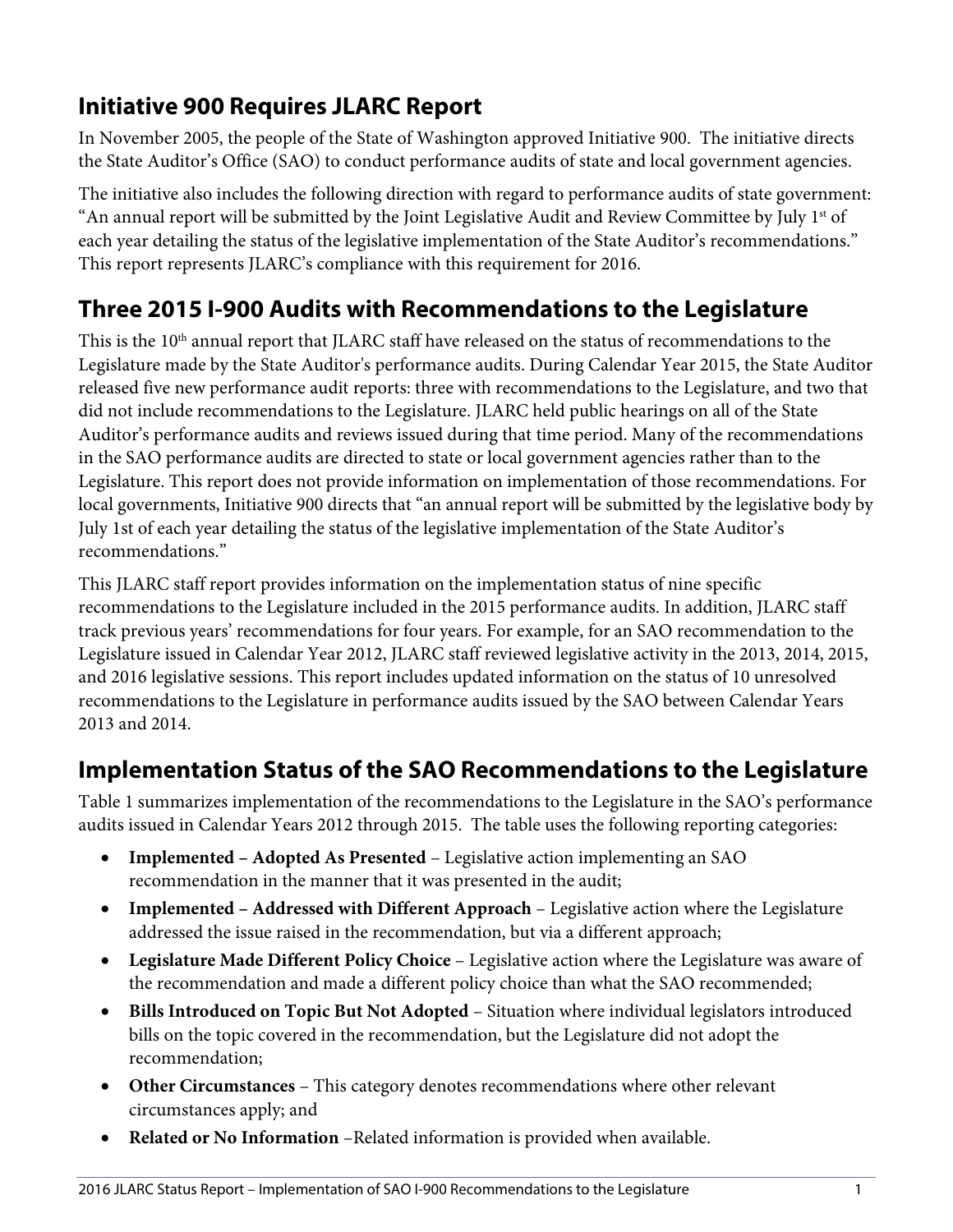Table 1 – Implementation of SAO I-900 Recommendations to the Legislature: Status Following the 2016 Legislative Sessions

|                                           |      | <b>Recommendations</b> |              |
|-------------------------------------------|------|------------------------|--------------|
| <b>Current Implementation Status</b>      | 2015 | 2012-14                | <b>Total</b> |
| Implemented:                              |      |                        |              |
| Adopted as Presented                      |      | 6                      | 6            |
| Addressed with Different Approach         |      | 2                      |              |
| Legislature Made Different Policy Choice  |      |                        |              |
| Bills Introduced on Topic But Not Adopted | 7    |                        | 8            |
| Other Circumstances                       |      |                        |              |
| Related or No Information                 | 2    | 7                      | 9            |
| <b>Total</b>                              | 9    | 16                     | 25           |

## **Detail on Specific SAO Recommendations to the Legislature**

What follows are details on the nine specific recommendations to the Legislature from the three SAO performance audits issued in Calendar Year 2015. The details also include an update on the status of 10 unresolved recommendations to the Legislature in SAO performance audits issued in Calendar Years 2013 and 2014. For each of these performance audits, this JLARC staff report provides:

- A brief summary of the subject of the performance audit;
- The text of each recommendation to the Legislature;
- The current implementation status for each recommendation;
- Identification of related legislation; and
- Where appropriate, a comment section to provide additional explanation/context about the Legislature's actions or the categorization of implementation status.

Each section ends with reporting on any additional legislative activity since last year's report such as public hearings, work sessions, and related budget activity. The audit reports are grouped by year and listed in the order in which the State Auditor released them.

Initiative 900 also states that "justification must be provided for recommendations not implemented." Since no individual or entity can singularly speak to the reason for legislative action or inaction, JLARC's auditors could not identify sufficient and appropriate evidence to make definitive conclusions about why recommendations have not been implemented to date. However, the information provided in the comment sections does, in some cases, provide a context for the Legislature's actions.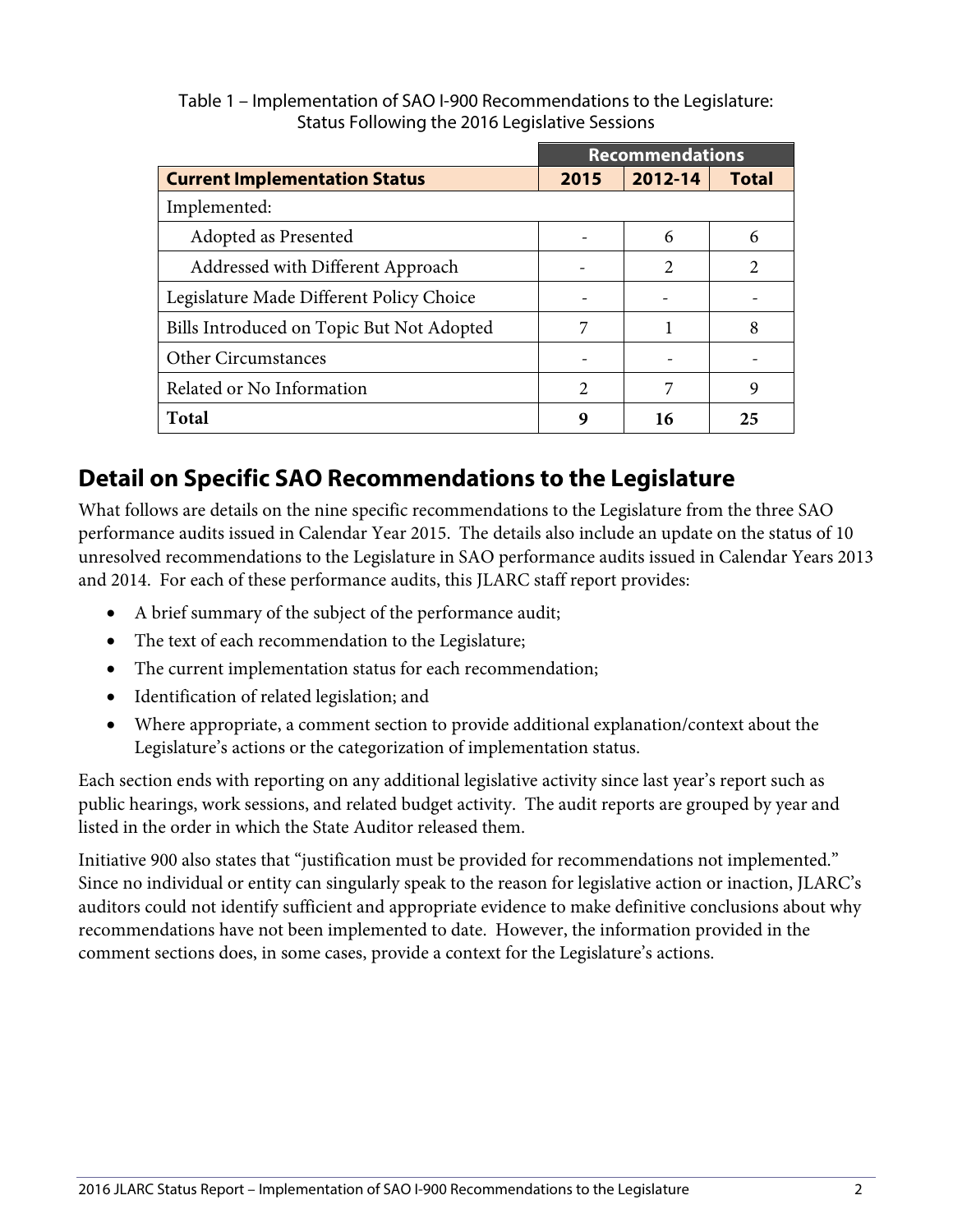### **Newly Issued 2015 Recommendations**

### **Improving the Completeness of Washington's Criminal History Records Database**

### Released June 15, 2015

### *About the Audit*

This audit examined whether Washington criminal history records are complete, and if not, why. The Washington State Patrol is statutorily responsible for maintaining Washington's criminal hsitory records database and for ensuring it is complete containing arrest and disposition information for all felonies and gross misdemeanors committed in the state.

The audit included two recommendations that sought changes to state laws.



### **Comments**

SB 6198 would have required a law enforcement agency to require every adult or juvenile to be photographed and fingerprinted when the person is arrested for driving under the influence (DUI) or being in physical control of a motor vehicle while under the influence (PC); vehicular homicide and vehicular assault if either was committed while under the influence; negligent driving after having consumed alcohol, and reckless endangerment, if the original charge was DUI, PC, vehicular homicide, or vehicular assault; or an equivalent local DUI or PC ordinance.

#### **SAO Recommendation to the Legislature**

The Washington State Patrol seek changes to state laws and/or administrative rules to require law enforcement agencies, courts and county clerks include Process Control Numbers when entering disposition information.

#### **Implementation Status :**

- Adopted as presented
- Addressed with different approach
- Made different policy choice
- Bills introduced on topic but not adopted
- Other circumstances
- Related or no information  $\overline{\blacktriangledown}$

| <b>2016 Related Legislation</b> |             |                  |                                   |                    |                  |  |  |  |  |
|---------------------------------|-------------|------------------|-----------------------------------|--------------------|------------------|--|--|--|--|
| Bill $#$                        | <b>Bill</b> |                  | <b>Out of Fiscal Out of House</b> | <b>Passed</b>      | <b>Signed by</b> |  |  |  |  |
|                                 | Introduced  | <b>Committee</b> | of Origin                         | <b>Legislature</b> | <b>Governor</b>  |  |  |  |  |
| No Related Legislation          |             |                  |                                   |                    |                  |  |  |  |  |

#### **Additional Legislative Action**

JLARC held an I-900 hearing on July 29, 2015.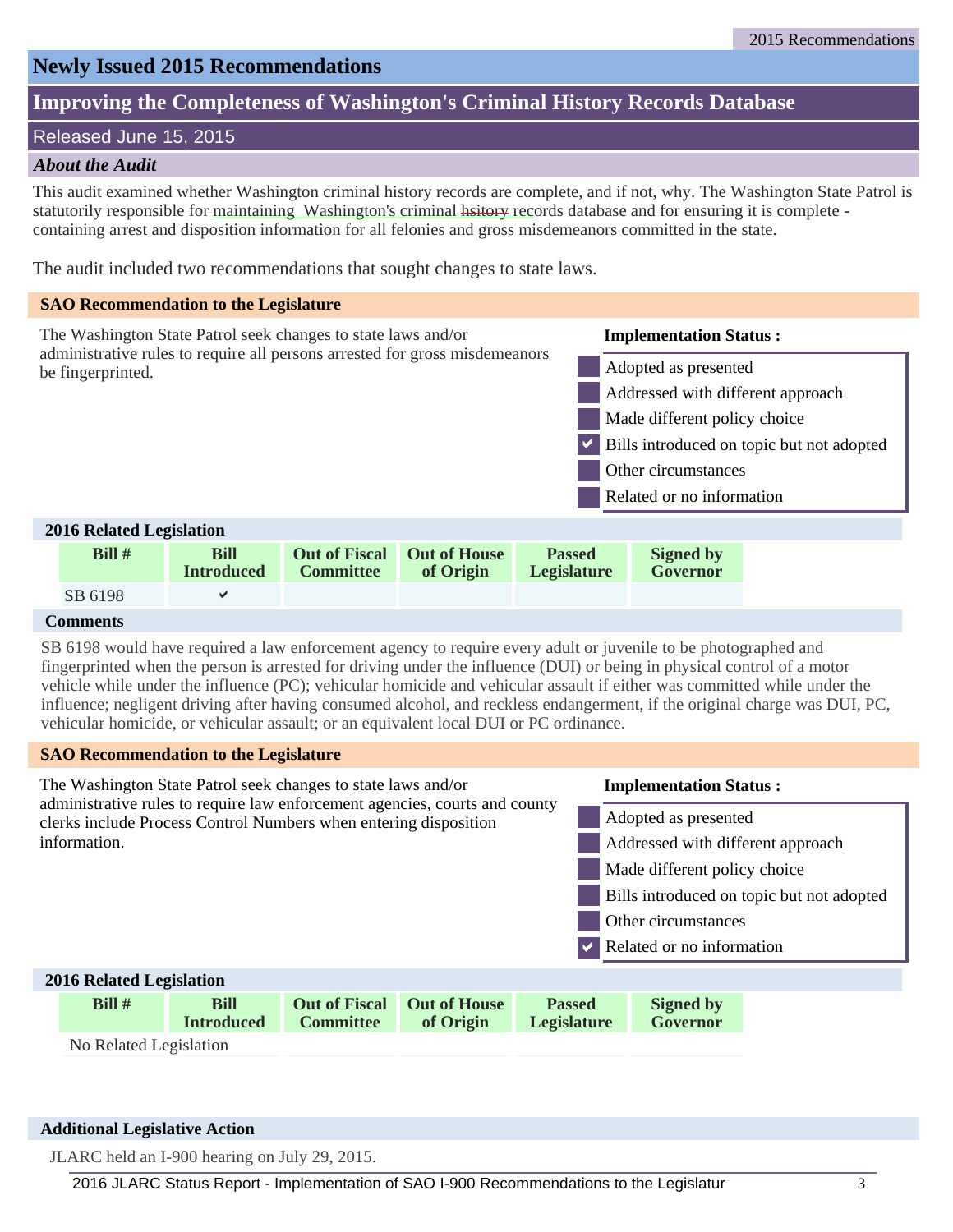### Released July 20, 2015

### *About the Audit*

This audit examined whether state agencies are currently coordinating their processes to minimize resources needed for business' regulatory approvals and whether opportunities exist for expanded coordination among Washington's regulatory agencies.

The audit included six recommendations to the Legislature.

#### **SAO Recommendation to the Legislature**

Legislature assign a lead agency to:

Develop a long-term strategy for identifying and prioritizing multi-agency regulatory processes that can be streamlined through better coordination, based on such things as:

- Industry needs determined in collaboration with businesses;
- Importance to the state;
- Potential for savings to businesses and agencies.

#### **Implementation Status :**

- Adopted as presented
- Addressed with different approach
- Made different policy choice
- Bills introduced on topic but not adopted a
	- Other circumstances
		- Related or no information

### **2016 Related Legislation**

| Bill#   | <b>Bill</b><br><b>Introduced</b> | <b>Out of Fiscal</b><br><b>Committee</b> | <b>Out of House</b><br>of Origin | <b>Passed</b><br><b>Legislature</b> | <b>Signed by</b><br>Governor |
|---------|----------------------------------|------------------------------------------|----------------------------------|-------------------------------------|------------------------------|
| SB 6033 |                                  | ✔                                        |                                  |                                     |                              |
| SB 6221 |                                  | ✔                                        |                                  |                                     |                              |
| SB 6223 |                                  |                                          |                                  |                                     |                              |
| SB 6669 |                                  | ✔                                        |                                  |                                     |                              |

#### **Comments**

⦁ SB 6223 would have changed the name of the Office of Regulatory Assistance (ORA) to the Office of Regulatory Innovation and Assistance (ORIA) and require the office to develop a long-term strategy for identifying and prioritizing multiagency regulatory processes that can be streamlined through better coordination.

⦁ SB 6669 would have created the ORIA in the Department of Commerce by abolishing the ORA and transferring its powers, duties, and functions to the ORIA and would have required the ORIA to develop a long-term strategy for identifying and prioritizing multiagency regulatory processes that can be streamlined through better coordination.

⦁ SB 6033 would have created a legislative task force on state and local regulation and require it to identify and analyze state and local regulatory schemes affecting small businesses for opportunities for streamlining or consolidation.

⦁ SB 6221 would have required the ORA to develop business assistance materials to maintain and grow businesses in Washington and collaborate with businesses in key economic sectors.

⦁ 2ESHB2376: \$150,000 of the general fund-state appropriation for fiscal year 2017 was provided to the Department of Commerce for the regulatory roadmap program for the construction industry.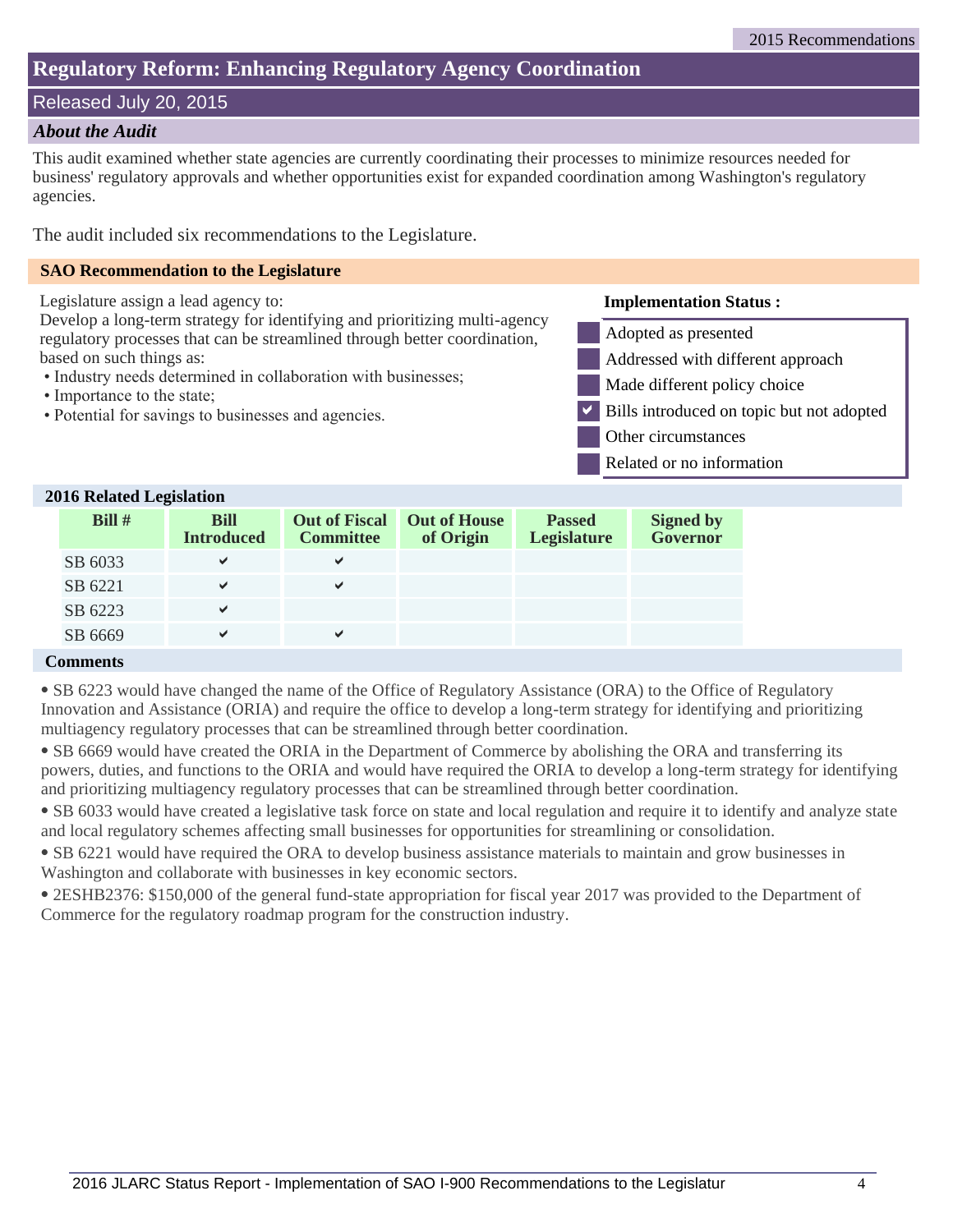### Released July 20, 2015

### **SAO Recommendation to the Legislature**

Legislature assign a lead agency to:

⦁ Develop a timetable for prioritized regulatory processes to be streamlined through coordination

#### **Implementation Status :**



### **2016 Related Legislation**

|         | <b>A A A A Executed Executed Executed Executed Executed EXECUTED EXECUTED</b> |                  |                                                |                                     |                              |  |  |  |  |  |
|---------|-------------------------------------------------------------------------------|------------------|------------------------------------------------|-------------------------------------|------------------------------|--|--|--|--|--|
| Bill #  | <b>Bill</b><br><b>Introduced</b>                                              | <b>Committee</b> | <b>Out of Fiscal Out of House</b><br>of Origin | <b>Passed</b><br><b>Legislature</b> | <b>Signed by</b><br>Governor |  |  |  |  |  |
| SB 6223 |                                                                               |                  |                                                |                                     |                              |  |  |  |  |  |

### **Comments**

⦁ SB 6223 would have changed the name of the Office of Regulatory Assistance (ORA) to the Office of Regulatory Innovation and Assistance (ORIA) and require the Office to develop a timetable by Jan 1, 2017 for the prioritized regulatory processes to be streamlined.

⦁ 2ESHB2376: \$150,000 of the general fund-state appropriation for fiscal year 2017 was provided to the Department of Commerce for the regulatory roadmap program for the construction industry.

#### Legislature assign a lead agency to: ⦁ Identify agencies involved in each regulatory process to be streamlined through coordination **SAO Recommendation to the Legislature** Related or no information Other circumstances Bills introduced on topic but not adopted Made different policy choice Addressed with different approach Adopted as presented  $\overline{\blacktriangledown}$ **Implementation Status : 2016 Related Legislation**

| 2016 Related Legislation    |                                  |                  |                                                |                                     |                              |
|-----------------------------|----------------------------------|------------------|------------------------------------------------|-------------------------------------|------------------------------|
| Bill $#$                    | <b>Bill</b><br><b>Introduced</b> | <b>Committee</b> | <b>Out of Fiscal Out of House</b><br>of Origin | <b>Passed</b><br><b>Legislature</b> | <b>Signed by</b><br>Governor |
| SB 6033                     | $\checkmark$                     | ✔                |                                                |                                     |                              |
| SB 6221                     | $\checkmark$                     | $\checkmark$     |                                                |                                     |                              |
| SB 6223                     | $\checkmark$                     |                  |                                                |                                     |                              |
| $\Gamma$ <sub>ommonta</sub> |                                  |                  |                                                |                                     |                              |

#### **Comments**

⦁ SB 6223 would have changed the name of the Office of Regulatory Assistance (ORA) to the Office of Regulatory Innovation and Assistance (ORIA) and require the office to identify agencies involved in each regulatory process to be streamlined through coordination.

⦁ SB 6033 would have created a legislative task force on state and local regulation and require it to identify and analyze state and local regulatory schemes affecting small businesses for opportunities for streamlining or consolidation.

⦁ SB 6221 would have required the Office of Regulatory Assistance to develop business assistance materials to maintain and grow businesses in Washington and collaborate with businesses in key economic sectors.

⦁ 2ESHB2376: \$150,000 of the general fund-state appropriation for fiscal year 2017 was provided to the Department of Commerce for the regulatory roadmap program for the construction industry.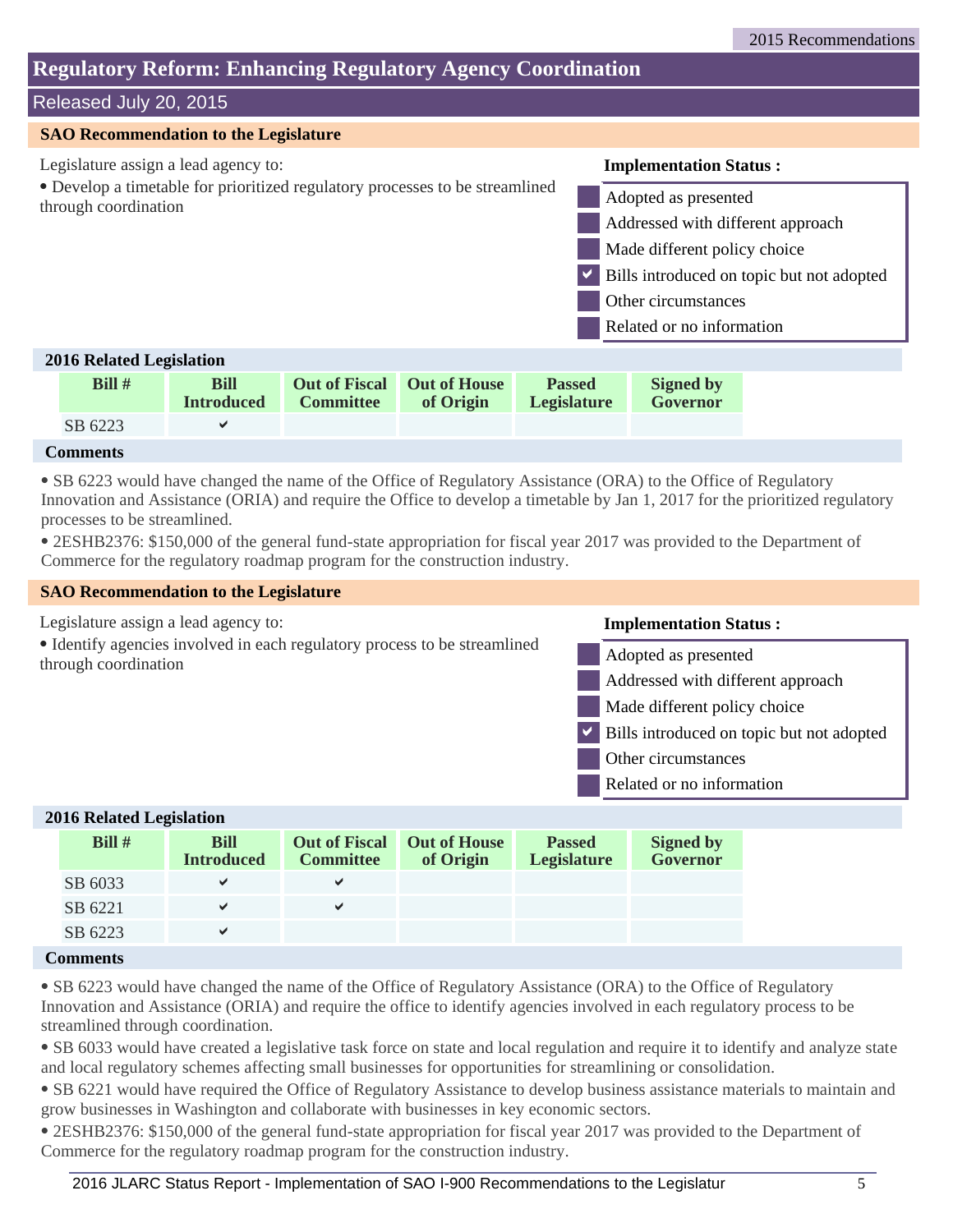### Released July 20, 2015

#### **SAO Recommendation to the Legislature**

Legislature assign a lead agency to:

⦁ Convene agencies involved in those regulatory processes and facilitate ongoing coordination

#### **Implementation Status :**



#### **2016 Related Legislation**

| <b>A A A A Executed Executed P</b> |                                  |                  |                                                |                              |                              |  |  |  |  |  |
|------------------------------------|----------------------------------|------------------|------------------------------------------------|------------------------------|------------------------------|--|--|--|--|--|
| $Bill #$                           | <b>Bill</b><br><b>Introduced</b> | <b>Committee</b> | <b>Out of Fiscal Out of House</b><br>of Origin | <b>Passed</b><br>Legislature | <b>Signed by</b><br>Governor |  |  |  |  |  |
| SB 6221                            |                                  |                  |                                                |                              |                              |  |  |  |  |  |
| SB 6223                            |                                  |                  |                                                |                              |                              |  |  |  |  |  |

### **Comments**

⦁ SB 6223 would have changed the name of the Office of Regulatory Assistance (ORA) to the Office of Regulatory Innovation and Assistance (ORIA) and require the office to convene agencies involved in those regulatory processes and facilitate ongoing coordination.

⦁ SB 6221 would have required the ORA to develop business assistance materials to maintain and grow businesses in Washington and collaborate with businesses in key economic sectors.

⦁ 2ESHB2376: \$150,000 of the general fund-state appropriation for fiscal year 2017 was provided to the Department of Commerce for the regulatory roadmap program for the construction industry.

#### **SAO Recommendation to the Legislature**

Legislature assign a lead agency to:

- ⦁ Work with identified agencies on prioritized processes to:
- a. Scope and understand the problem
- b. Establish written policies and protocols for coordinating
- c. Identify structured communication channels between agencies
- d. Develop methods for sharing of applicant information between agencies to reduce duplication of what businesses need to submit, where possible
- e. Promote concurrent reviews of applicant materials or comment periods
- f. Ensure compatible regulatory requirements
- g. Develop and track performance measures

#### **Implementation Status :**

- Adopted as presented
- Addressed with different approach
- Made different policy choice
- Bills introduced on topic but not adopted  $\overline{\blacktriangledown}$ 
	- Other circumstances
		- Related or no information

| 2016 Related Legislation |                                  |                  |                                                |                              |                              |  |  |  |  |
|--------------------------|----------------------------------|------------------|------------------------------------------------|------------------------------|------------------------------|--|--|--|--|
| $Bill \#$                | <b>Bill</b><br><b>Introduced</b> | <b>Committee</b> | <b>Out of Fiscal Out of House</b><br>of Origin | <b>Passed</b><br>Legislature | <b>Signed by</b><br>Governor |  |  |  |  |
| SB 6223                  | $\checkmark$                     |                  |                                                |                              |                              |  |  |  |  |
| <b>Comments</b>          |                                  |                  |                                                |                              |                              |  |  |  |  |

⦁ SB 6223 would have changed the name of the Office of Regulatory Assistance to the Office of Regulatory Innovation and Assistance and require the office to work with identified agencies.

⦁ 2ESHB2376: \$150,000 of the general fund-state appropriation for fiscal year 2017 was provided to the Department of Commerce for the regulatory roadmap program for the construction industry.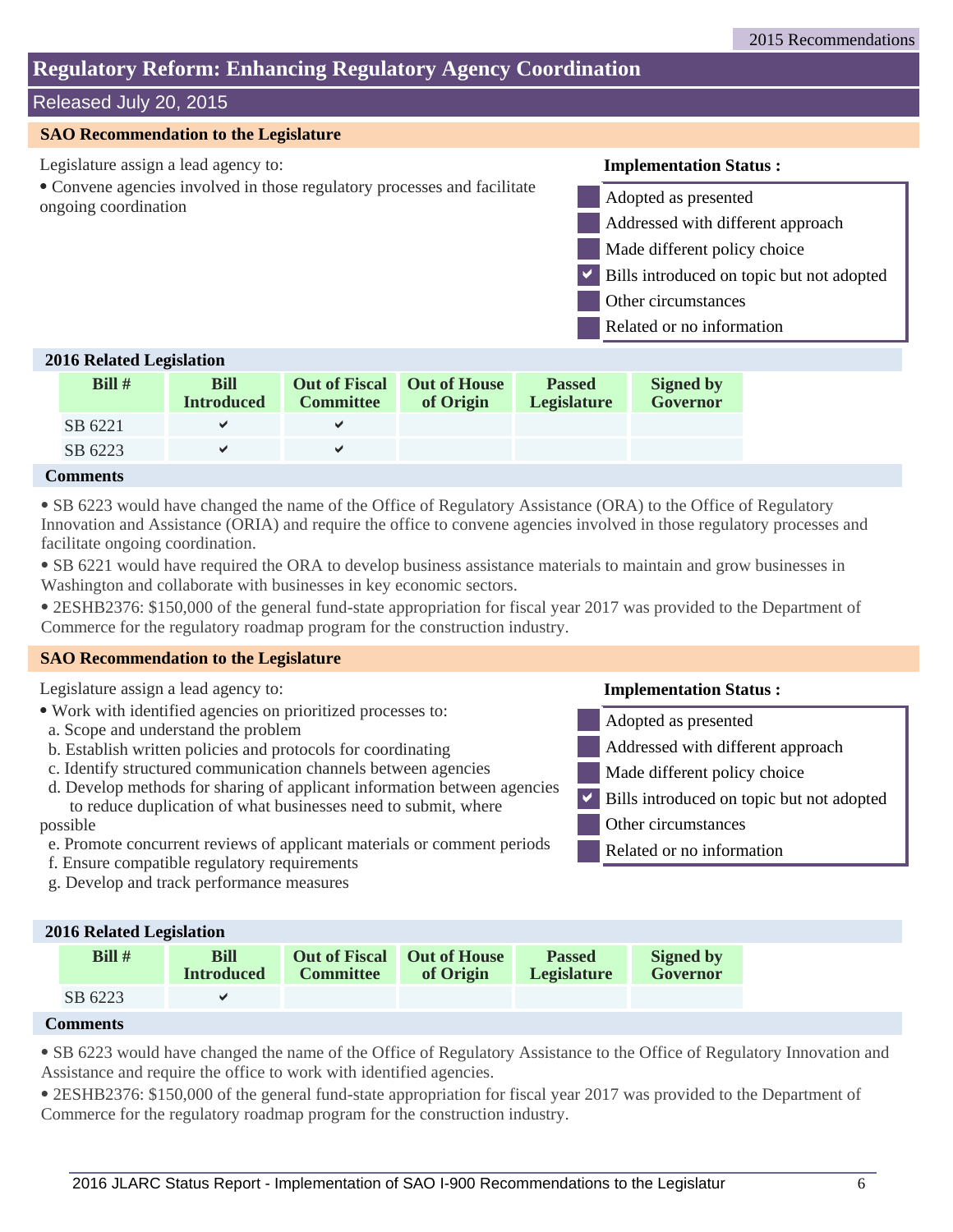### Released July 20, 2015

### **SAO Recommendation to the Legislature**

Legislature assign a lead agency to:

- ⦁ Report to the Governor and Legislature annually on:
	- a. Progress of prioritized regulatory processes being streamlined through coordination
	- b. Performance measures for each process

#### **Implementation Status :**

- Adopted as presented
- Addressed with different approach
- Made different policy choice
- Bills introduced on topic but not adopted a

Other circumstances

Related or no information

#### **2016 Related Legislation**

| <b>A A A A Executed Executed Executed Executed Executed EXECUTED EXECUTED</b> |                                  |                  |                                                |                              |                              |
|-------------------------------------------------------------------------------|----------------------------------|------------------|------------------------------------------------|------------------------------|------------------------------|
| $Bill #$                                                                      | <b>Bill</b><br><b>Introduced</b> | <b>Committee</b> | <b>Out of Fiscal Out of House</b><br>of Origin | <b>Passed</b><br>Legislature | <b>Signed by</b><br>Governor |
| SB 6033                                                                       |                                  | $\checkmark$     |                                                |                              |                              |
| SB 6223                                                                       |                                  |                  |                                                |                              |                              |
| SB 6669                                                                       | ✔                                | $\checkmark$     |                                                |                              |                              |
|                                                                               |                                  |                  |                                                |                              |                              |

### **Comments**

⦁ SB 6223 would have changed the name of the Office of Regulatory Assistance (ORA) to the Office of Regulatory Innovation and Assistance (ORIA) and require the office to report to the governor and the economic development committees of the legislature annually on the progress of prioritized regulatory processes.

⦁ SB 6669 would have created the ORIA in the Department of Commerce by abolishing the ORA and transferring its powers, duties, and functions to the ORIA and would have required the ORIA to report to the governor and the economic development committees of the legislature annually on the progress of prioritized regulatory processes being streamlined through coordination.

- ⦁ SB 6033 would have required the legislative task force to provide recommendations to the Senate and House committees.
- ⦁ 2ESHB2376: \$150,000 of the general fund-state appropriation for fiscal year 2017 was provided to the Department of Commerce for the regulatory roadmap program for the construction industry.

#### **Additional Legislative Action**

JLARC held an I-900 hearing on July 29, 2015.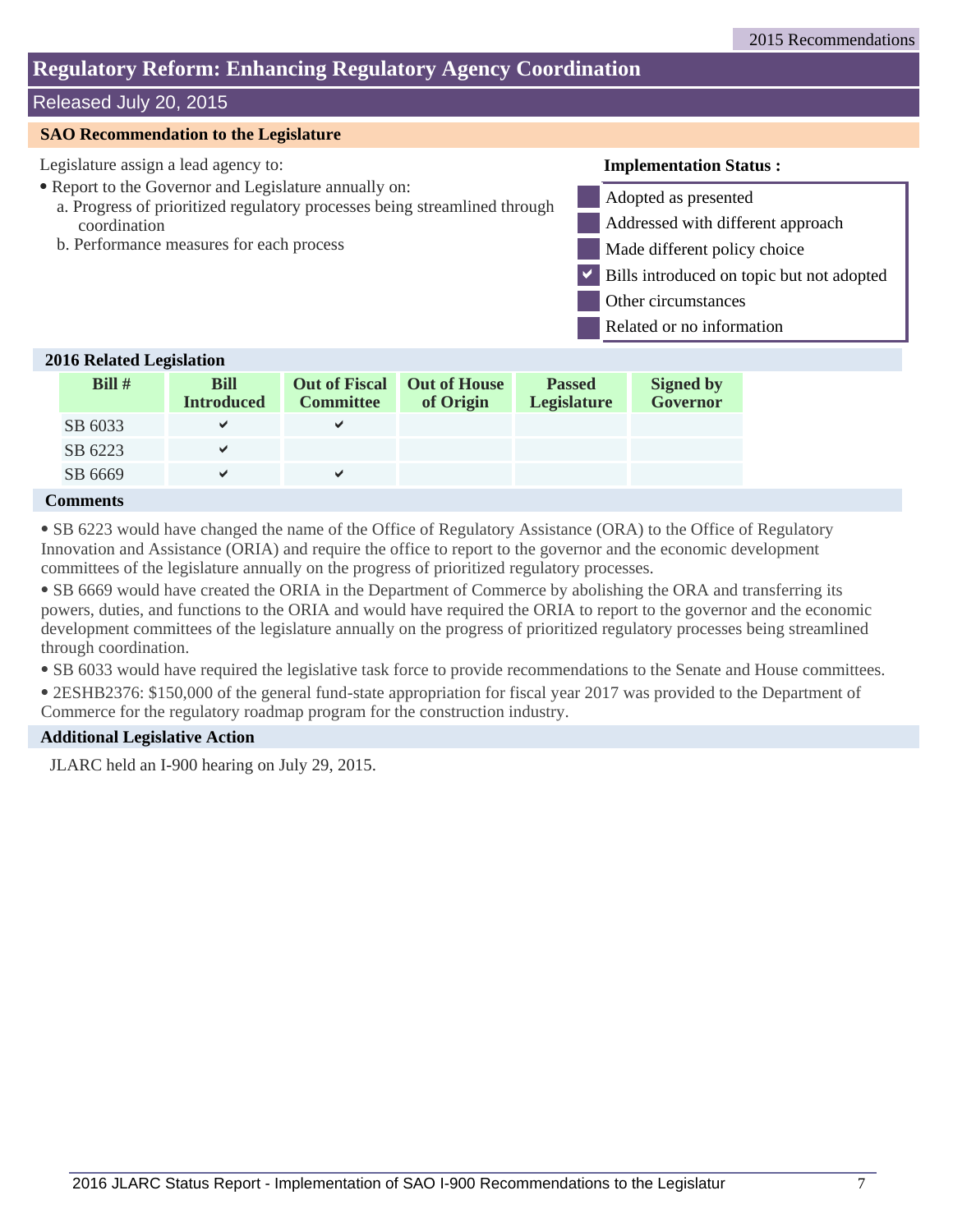### **Complaint Resolution Unit at Department of Social and Health Services**

### Released November 16, 2015

#### *About the Audit*

This audit examined whether the Complaint Resolution Unit (CRU) processes intakes in a timely manner and whether it prioritizes them accurately and consistently. It also identifies improvements the Department of Social and Health Services (DSHS) could make in these areas.

The audit included one recommendation to the Legislature.

### **SAO Recommendation to the Legislature**



| 2017 Related Legislation |                   |           |                                   |                    |                  |  |  |  |  |
|--------------------------|-------------------|-----------|-----------------------------------|--------------------|------------------|--|--|--|--|
| Bill#                    | <b>Bill</b>       |           | <b>Out of Fiscal Out of House</b> | <b>Passed</b>      | <b>Signed by</b> |  |  |  |  |
|                          | <b>Introduced</b> | Committee | of Origin                         | <b>Legislature</b> | Governor         |  |  |  |  |
| No Related Legislation   |                   |           |                                   |                    |                  |  |  |  |  |

### **Additional Legislative Action**

JLARC held an I-900 hearing on December 16, 2015.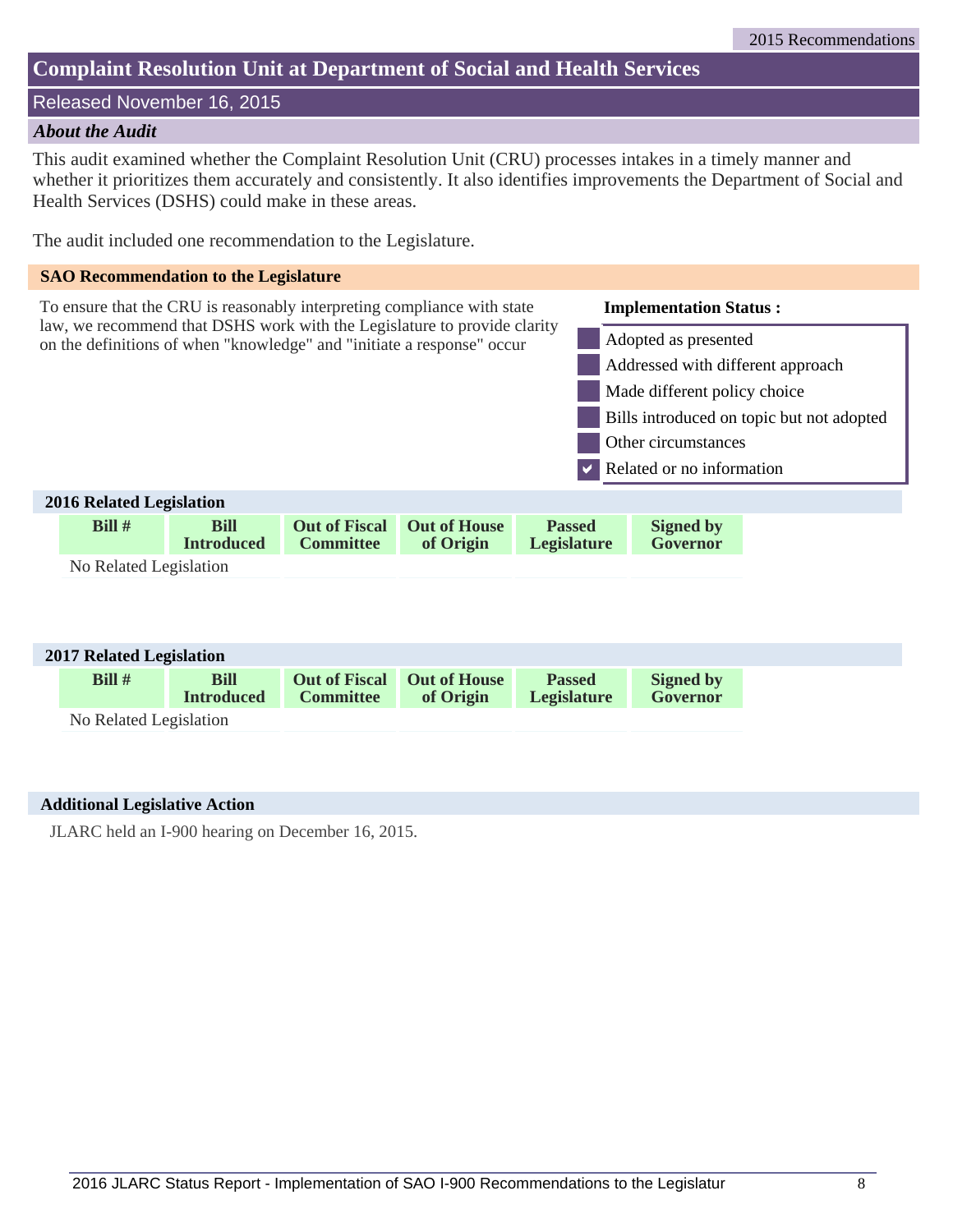### **Previously Unresolved 2014 Recommendations**

### **Performance Measures in Economic Development Programs: Opportunity to enhance transparency and improve processes**

### Released October 2, 2014

### *About the Audit*

The audit assessed the Associate Development Organization (ADO) program, which provides economic development services tailored to meet local needs. Through this program, the Department of Commerce manages \$3 million in annual grant support to 34 county-designated ADOs. The main questions the audit sought to answer was whether it is technically feasible to isolate the ADOs' impact on economic outcomes and whether the performance measurement practices used by Commerce to manage ADO contacts is aligned with statutory intent and leading practices. The audit found that the Legislature should establish clear goals for the ADO program and that the ADOs develop a more robust performance measurement system.

The audit included two recommendations to the Legislature.

|                                                 |                                           | <b>SAO Recommendation to the Legislature</b> |                                          |                                                                       |                                     |                               |  |  |  |
|-------------------------------------------------|-------------------------------------------|----------------------------------------------|------------------------------------------|-----------------------------------------------------------------------|-------------------------------------|-------------------------------|--|--|--|
|                                                 |                                           |                                              |                                          | The Legislature establish clear goals for the program in consultation |                                     | <b>Implementation Status:</b> |  |  |  |
| with Commerce and ADOs.<br>Adopted as presented |                                           |                                              |                                          |                                                                       |                                     |                               |  |  |  |
| Addressed with different approach               |                                           |                                              |                                          |                                                                       |                                     |                               |  |  |  |
|                                                 |                                           |                                              |                                          |                                                                       |                                     | Made different policy choice  |  |  |  |
|                                                 | Bills introduced on topic but not adopted |                                              |                                          |                                                                       |                                     |                               |  |  |  |
|                                                 | Other circumstances                       |                                              |                                          |                                                                       |                                     |                               |  |  |  |
|                                                 |                                           |                                              |                                          |                                                                       |                                     | Related or no information     |  |  |  |
|                                                 | 2015 Related Legislation                  |                                              |                                          |                                                                       |                                     |                               |  |  |  |
|                                                 | Bill $#$                                  | <b>Bill</b><br><b>Introduced</b>             | <b>Out of Fiscal</b><br><b>Committee</b> | <b>Out of House</b><br>of Origin                                      | <b>Passed</b><br><b>Legislature</b> | <b>Signed by</b><br>Governor  |  |  |  |
|                                                 | No Related Legislation                    |                                              |                                          |                                                                       |                                     |                               |  |  |  |
|                                                 | <b>2016 Related Legislation</b>           |                                              |                                          |                                                                       |                                     |                               |  |  |  |
|                                                 | Bill#                                     | <b>Bill</b><br><b>Introduced</b>             | <b>Out of Fiscal</b><br><b>Committee</b> | <b>Out of House</b><br>of Origin                                      | <b>Passed</b><br><b>Legislature</b> | <b>Signed by</b><br>Governor  |  |  |  |
| No Related Legislation                          |                                           |                                              |                                          |                                                                       |                                     |                               |  |  |  |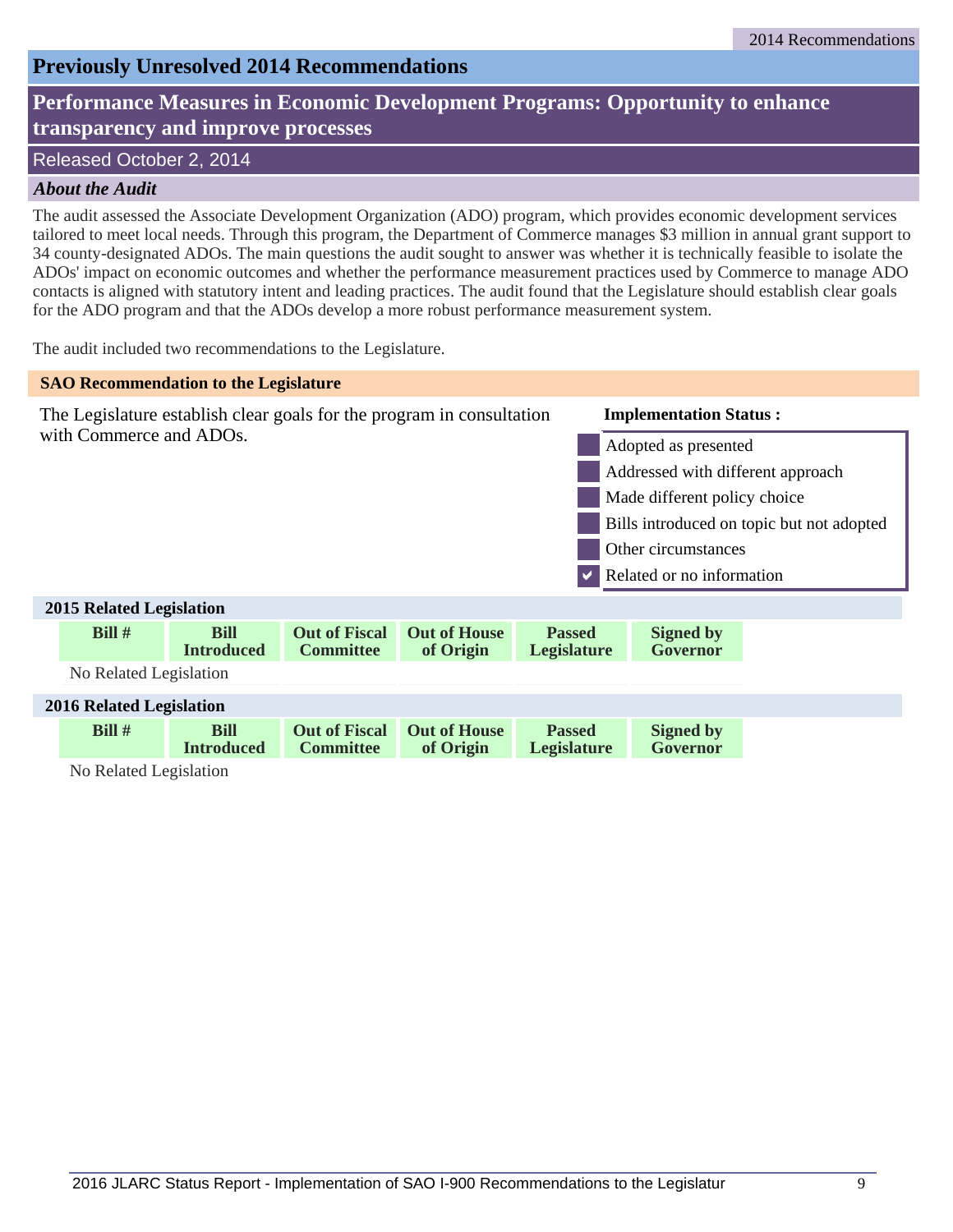|                                                                                                          | Performance Measures in Economic Development Programs: Opportunity to enhance<br>transparency and improve processes |                                  |                                          |                                  |                                     |                                   |                                           |  |  |  |
|----------------------------------------------------------------------------------------------------------|---------------------------------------------------------------------------------------------------------------------|----------------------------------|------------------------------------------|----------------------------------|-------------------------------------|-----------------------------------|-------------------------------------------|--|--|--|
|                                                                                                          | Released October 2, 2014                                                                                            |                                  |                                          |                                  |                                     |                                   |                                           |  |  |  |
|                                                                                                          | <b>SAO Recommendation to the Legislature</b>                                                                        |                                  |                                          |                                  |                                     |                                   |                                           |  |  |  |
| The Legislature reform reporting requirements for both Commerce and the<br><b>Implementation Status:</b> |                                                                                                                     |                                  |                                          |                                  |                                     |                                   |                                           |  |  |  |
|                                                                                                          | ADO program.                                                                                                        |                                  |                                          |                                  |                                     | Adopted as presented              |                                           |  |  |  |
|                                                                                                          |                                                                                                                     |                                  |                                          |                                  |                                     | Addressed with different approach |                                           |  |  |  |
|                                                                                                          |                                                                                                                     |                                  |                                          |                                  |                                     | Made different policy choice      |                                           |  |  |  |
|                                                                                                          |                                                                                                                     |                                  |                                          |                                  |                                     |                                   | Bills introduced on topic but not adopted |  |  |  |
|                                                                                                          |                                                                                                                     |                                  |                                          |                                  |                                     | Other circumstances               |                                           |  |  |  |
|                                                                                                          |                                                                                                                     |                                  |                                          |                                  |                                     | Related or no information         |                                           |  |  |  |
|                                                                                                          | <b>2015 Related Legislation</b>                                                                                     |                                  |                                          |                                  |                                     |                                   |                                           |  |  |  |
|                                                                                                          | Bill#                                                                                                               | <b>Bill</b><br><b>Introduced</b> | <b>Out of Fiscal</b><br><b>Committee</b> | <b>Out of House</b><br>of Origin | <b>Passed</b><br><b>Legislature</b> | <b>Signed by</b><br>Governor      |                                           |  |  |  |
|                                                                                                          | No Related Legislation                                                                                              |                                  |                                          |                                  |                                     |                                   |                                           |  |  |  |
|                                                                                                          | <b>2016 Related Legislation</b>                                                                                     |                                  |                                          |                                  |                                     |                                   |                                           |  |  |  |
|                                                                                                          | Bill #                                                                                                              | <b>Bill</b><br><b>Introduced</b> | <b>Out of Fiscal</b><br><b>Committee</b> | <b>Out of House</b><br>of Origin | <b>Passed</b><br>Legislature        | <b>Signed by</b><br>Governor      |                                           |  |  |  |
| No Related Legislation                                                                                   |                                                                                                                     |                                  |                                          |                                  |                                     |                                   |                                           |  |  |  |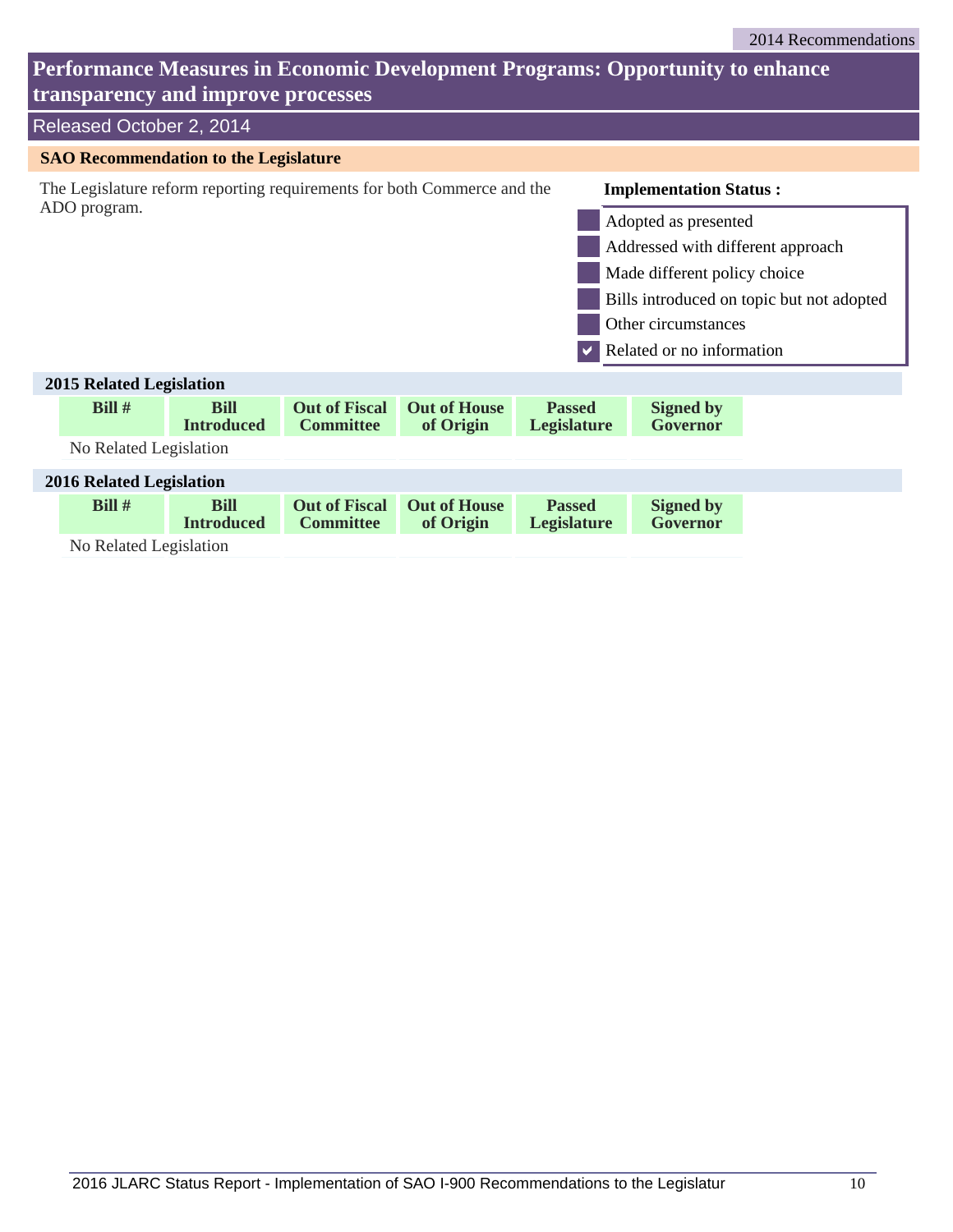### **Debt-Offset Programs: A tool to help Washington collect delinquent debt**

### Released December 4, 2014

### *About the Audit*

This audit examined whether implementing a state debt-offset program and participating in the U.S. Treasury's State Reciprocal Program can help Washington collect delinquent business debt. The audit also identified leading practices other states recommend for developing and implementing effective debt-offset programs, and the changes Washington needs to make to put the programs into action.

The audit included four recommendations to the Legislature.

### **SAO Recommendation to the Legislature**

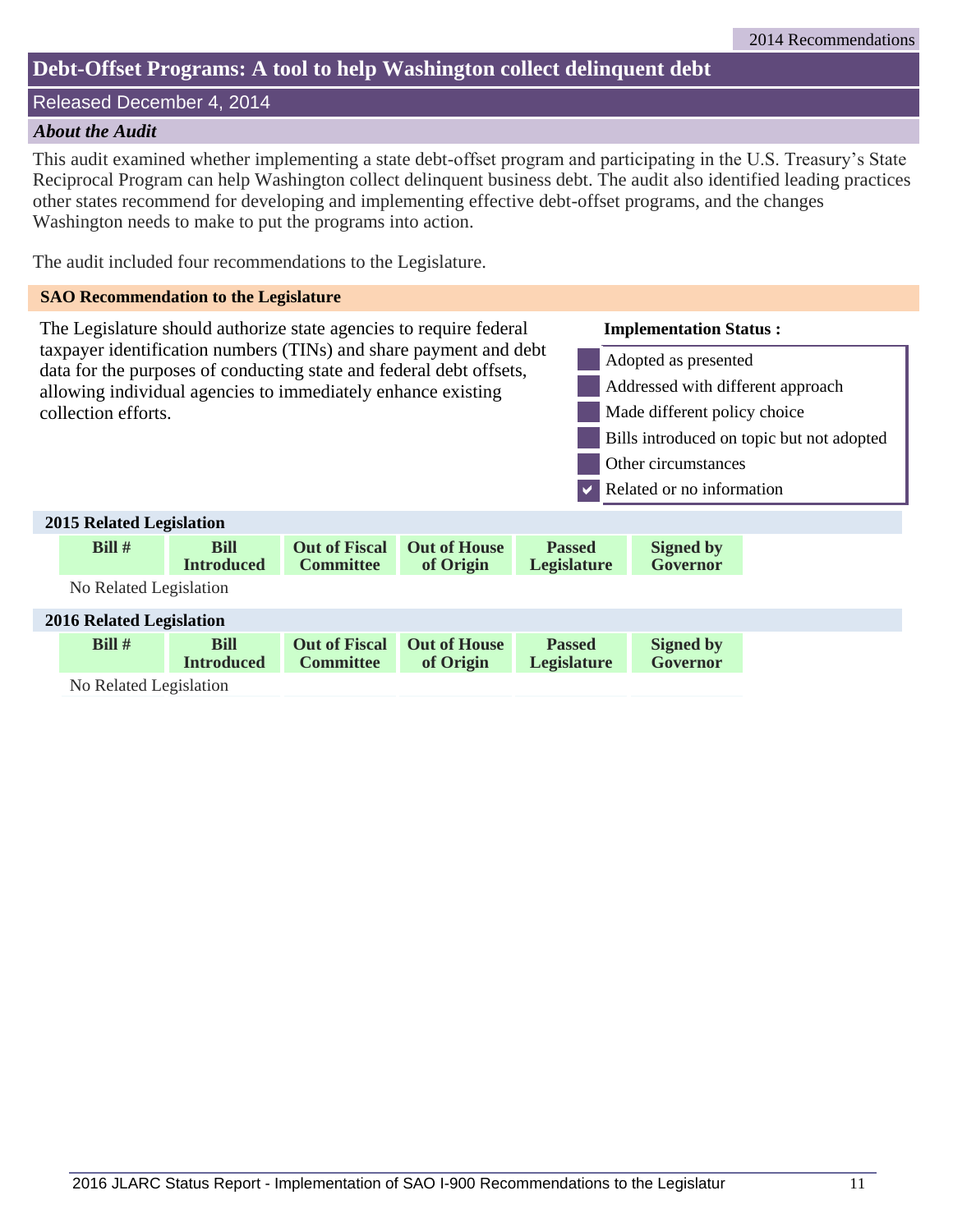### **Debt-Offset Programs: A tool to help Washington collect delinquent debt** Released December 4, 2014 The Legislature should authorize state agencies to participate in the U.S. Treasury's State Reciprocal Program. **SAO Recommendation to the Legislature** Related or no information Other circumstances Bills introduced on topic but not adopted Made different policy choice Addressed with different approach Adopted as presented a **Implementation Status : Bill** # **Bill Bill Out of Fiscal Out of House Passed Signed by Introduced Committee Containe Containe Containe Containe Containe Containe Containe Containe Containe Containe Containe 2015 Related Legislation Integrals Covernor** No Related Legislation **Bill** # **Bill Bill Out of Fiscal Out of House Passed Signed by Introduced Committee Covernor 2016 Related Legislation Legislature** No Related Legislation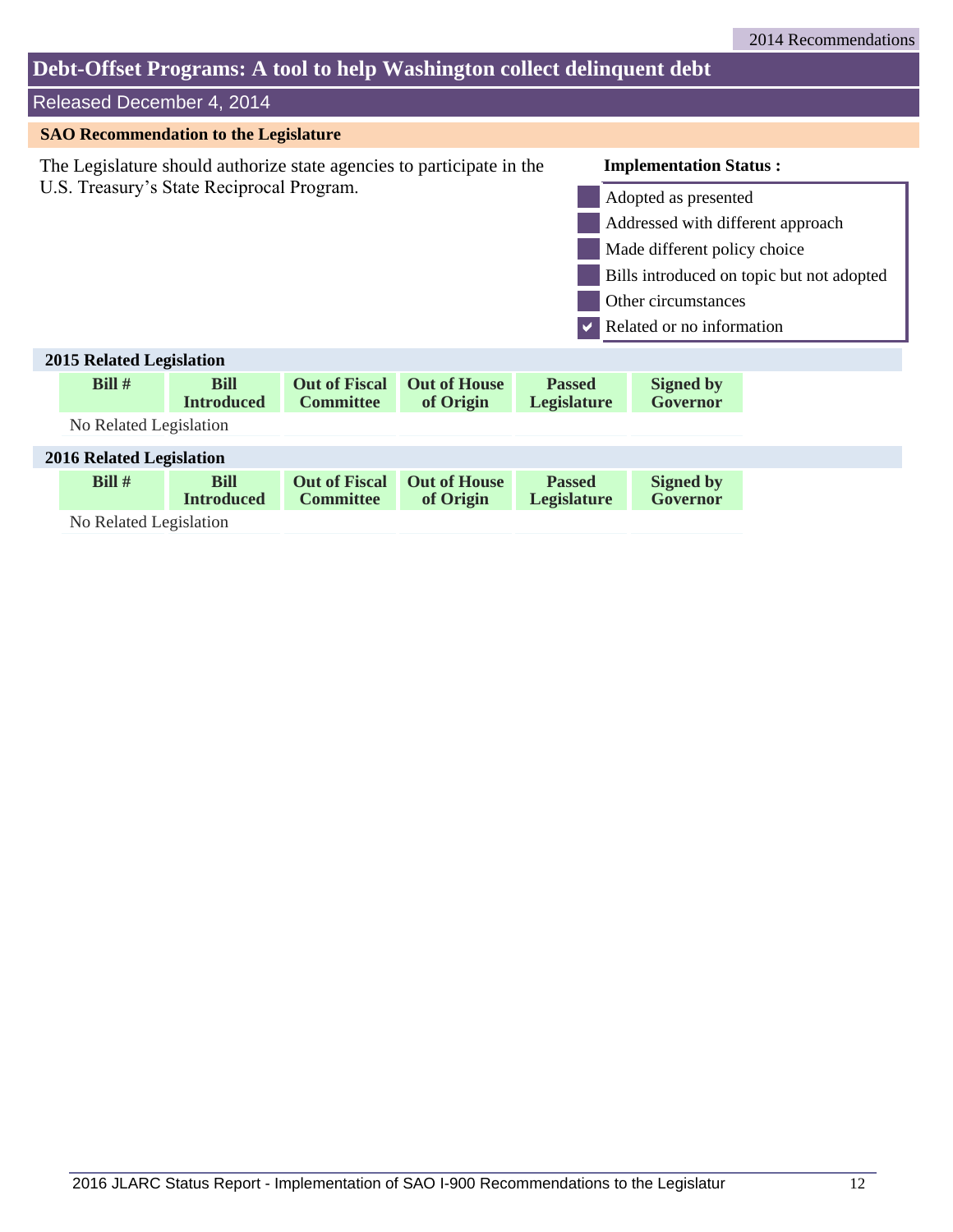### **Debt-Offset Programs: A tool to help Washington collect delinquent debt**

### Released December 4, 2014

### **SAO Recommendation to the Legislature**

The Legislature should establish a workgroup with a directive to develop a proposal for the design and implementation of a state and the federal reciprocal debt-offset programs. To efficiently and effectively implement and administer the programs, the workgroup should:

• Design the programs using the leading practices recommended by other states and the U.S. Treasury's State Reciprocal Program requirements;

- Identify ways for agencies to obtain accurate federal TINs;
- Identify necessary process changes and system upgrades;
- Estimate necessary resources;
- Identify statutory changes; and

• Report its progress to the Legislature and the Governor's Office by June 30, 2016.

#### **2015 Related Legislation**

### **Implementation Status :**

- Adopted as presented
- Addressed with different approach
- Made different policy choice
- Bills introduced on topic but not adopted
- Other circumstances
- Related or no information a

|                                 | 2015 Related Legislation |                                  |                                          |                                  |                                     |                              |  |  |
|---------------------------------|--------------------------|----------------------------------|------------------------------------------|----------------------------------|-------------------------------------|------------------------------|--|--|
|                                 | $Bill \#$                | <b>Bill</b><br><b>Introduced</b> | <b>Out of Fiscal</b><br><b>Committee</b> | <b>Out of House</b><br>of Origin | <b>Passed</b><br><b>Legislature</b> | <b>Signed by</b><br>Governor |  |  |
|                                 | No Related Legislation   |                                  |                                          |                                  |                                     |                              |  |  |
| <b>2016 Related Legislation</b> |                          |                                  |                                          |                                  |                                     |                              |  |  |
|                                 | Bill#                    | <b>Bill</b><br><b>Introduced</b> | <b>Out of Fiscal</b><br><b>Committee</b> | <b>Out of House</b><br>of Origin | <b>Passed</b><br>Legislature        | <b>Signed by</b><br>Governor |  |  |
|                                 | No Related Legislation   |                                  |                                          |                                  |                                     |                              |  |  |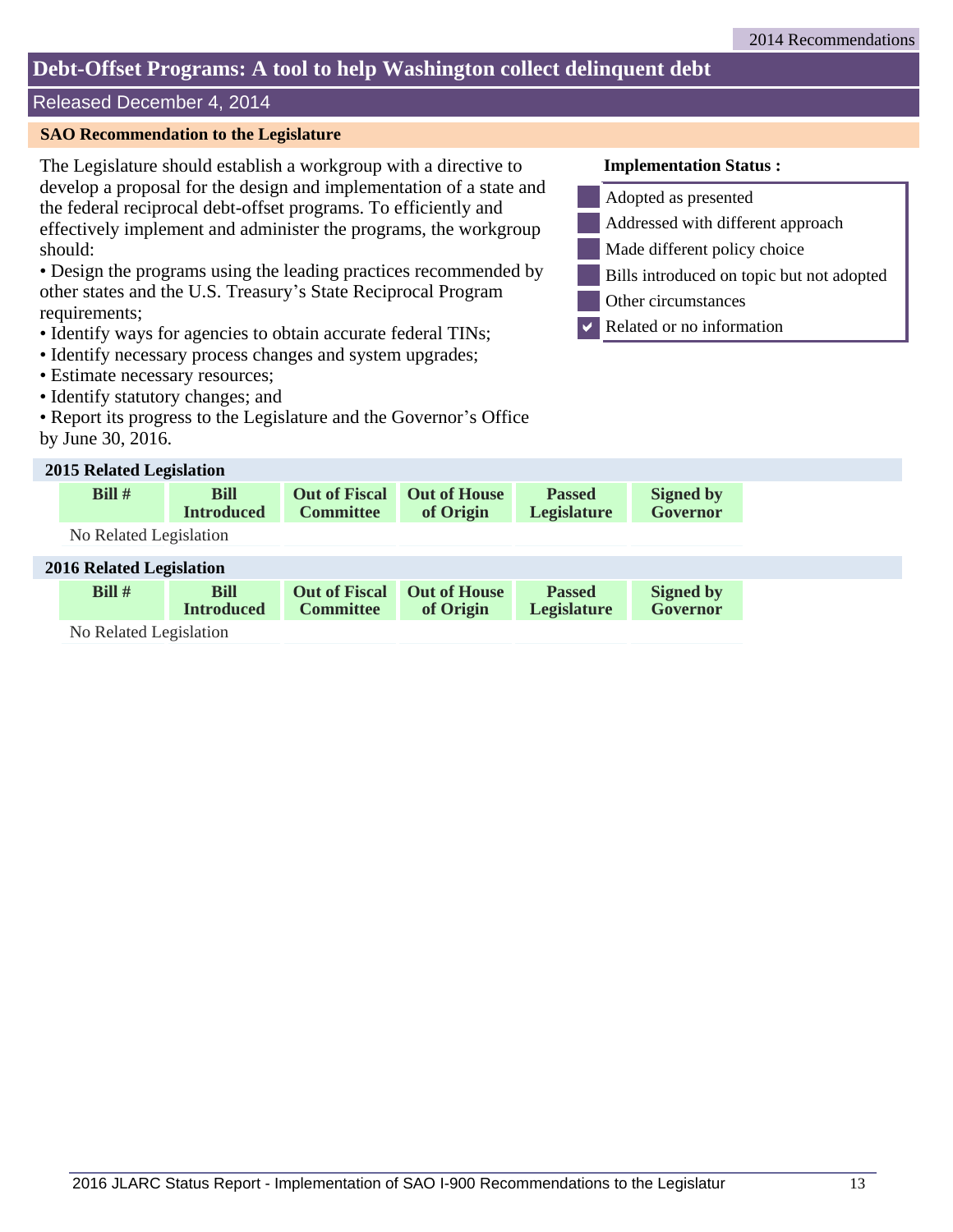### **Debt-Offset Programs: A tool to help Washington collect delinquent debt**

### Released December 4, 2014

### **SAO Recommendation to the Legislature**

Taking into account the workgroup's June 2016 report, the Legislature should authorize a single comprehensive statute to offset debts owed by businesses with payments to those businesses.

### **Implementation Status :**



| <b>2015 Related Legislation</b> |                                  |                                          |                                  |                              |                              |  |
|---------------------------------|----------------------------------|------------------------------------------|----------------------------------|------------------------------|------------------------------|--|
| Bill#                           | <b>Bill</b><br><b>Introduced</b> | <b>Out of Fiscal</b><br><b>Committee</b> | <b>Out of House</b><br>of Origin | <b>Passed</b><br>Legislature | <b>Signed by</b><br>Governor |  |
| No Related Legislation          |                                  |                                          |                                  |                              |                              |  |
| <b>2016 Related Legislation</b> |                                  |                                          |                                  |                              |                              |  |
| Bill#                           | <b>Bill</b><br><b>Introduced</b> | <b>Out of Fiscal</b><br><b>Committee</b> | <b>Out of House</b><br>of Origin | <b>Passed</b><br>Legislature | <b>Signed by</b><br>Governor |  |
| No Related Legislation          |                                  |                                          |                                  |                              |                              |  |

No Related Legislation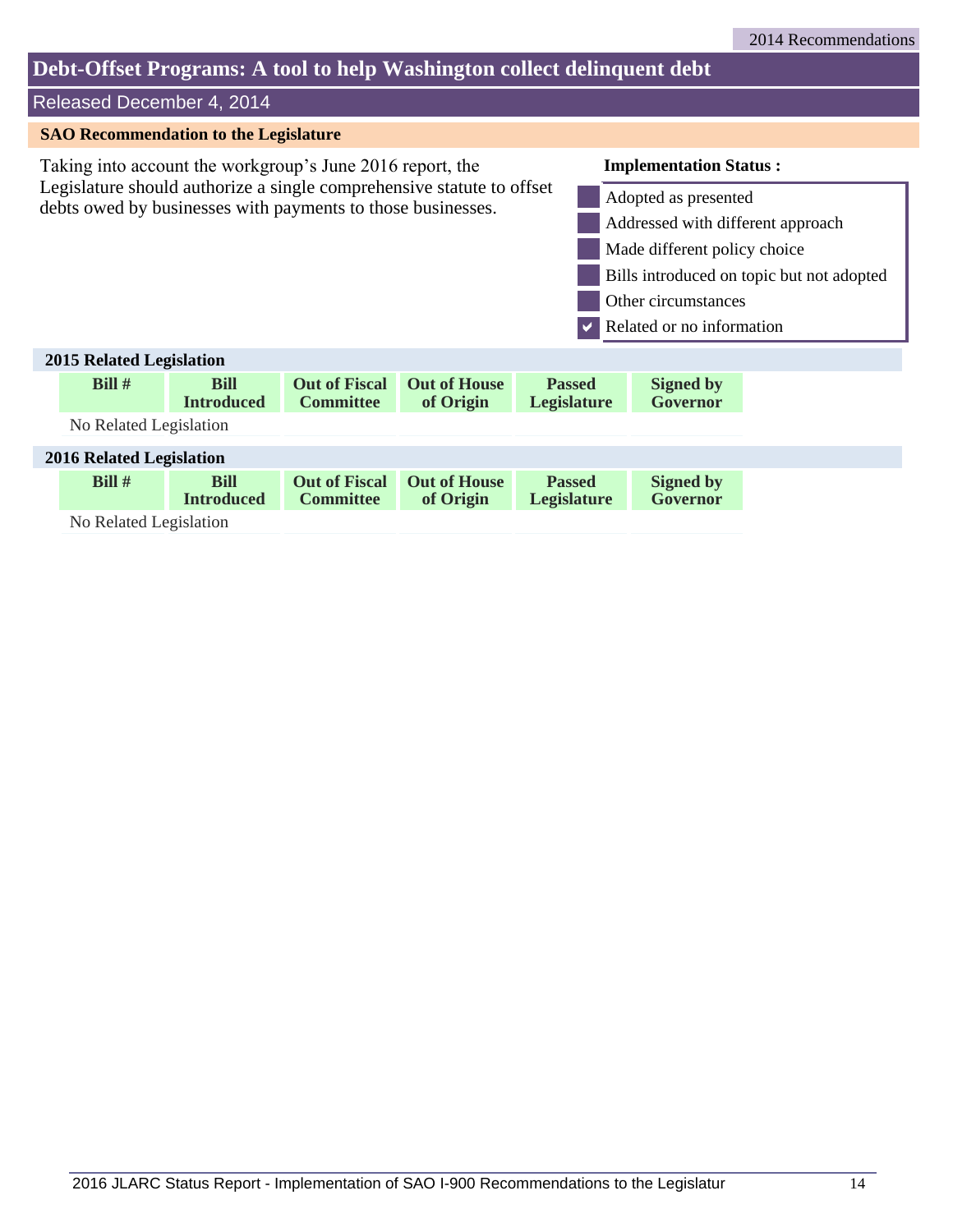### **Previously Unresolved 2013 Recommendations**

### **Washington State Ferries: Vessel Construction Costs**

### Released January 3, 2013

### *About the Audit*

This audit assessed three questions: (1) how the construction costs of ferries built by Washington State Ferries (WSF) compare with comparable ferries built elsewhere, (2) what factors affect the cost of constructing ferries and to what extent those factors affect total construction spending, and (3) does WSF use leading practices to develop, manage, and monitor its ferry construction contracts. The audit found that it costs more to construct a ferry when WSF is the purchaser compared to other ferry purchasers, and that certain regulatory requirements such as the Build-in-Washington laws and the Apprenticeship Act contribute to these higher costs.

The audit included two recommendations to the Legislature.

#### **SAO Recommendation to the Legislature**

The Legislature should address the regulatory barriers currently in place that limit competition on WSF vessel procurements by:

⦁ Allowing WSF to use alternative strategies to encourage competition for its ferry procurements when insufficient interest exists or higher-thanexpected bids are received from Washington shipyards. One possible strategy to ensure an adequate level of competition could be to allow WSF to invite out-of-state shipyards to bid on new vessel construction contracts in these situations.



- $\vee$  Adopted as presented
	- Addressed with different approach
	- Made different policy choice
	- Bills introduced on topic but not adopted
	- Other circumstances
	- Related or no information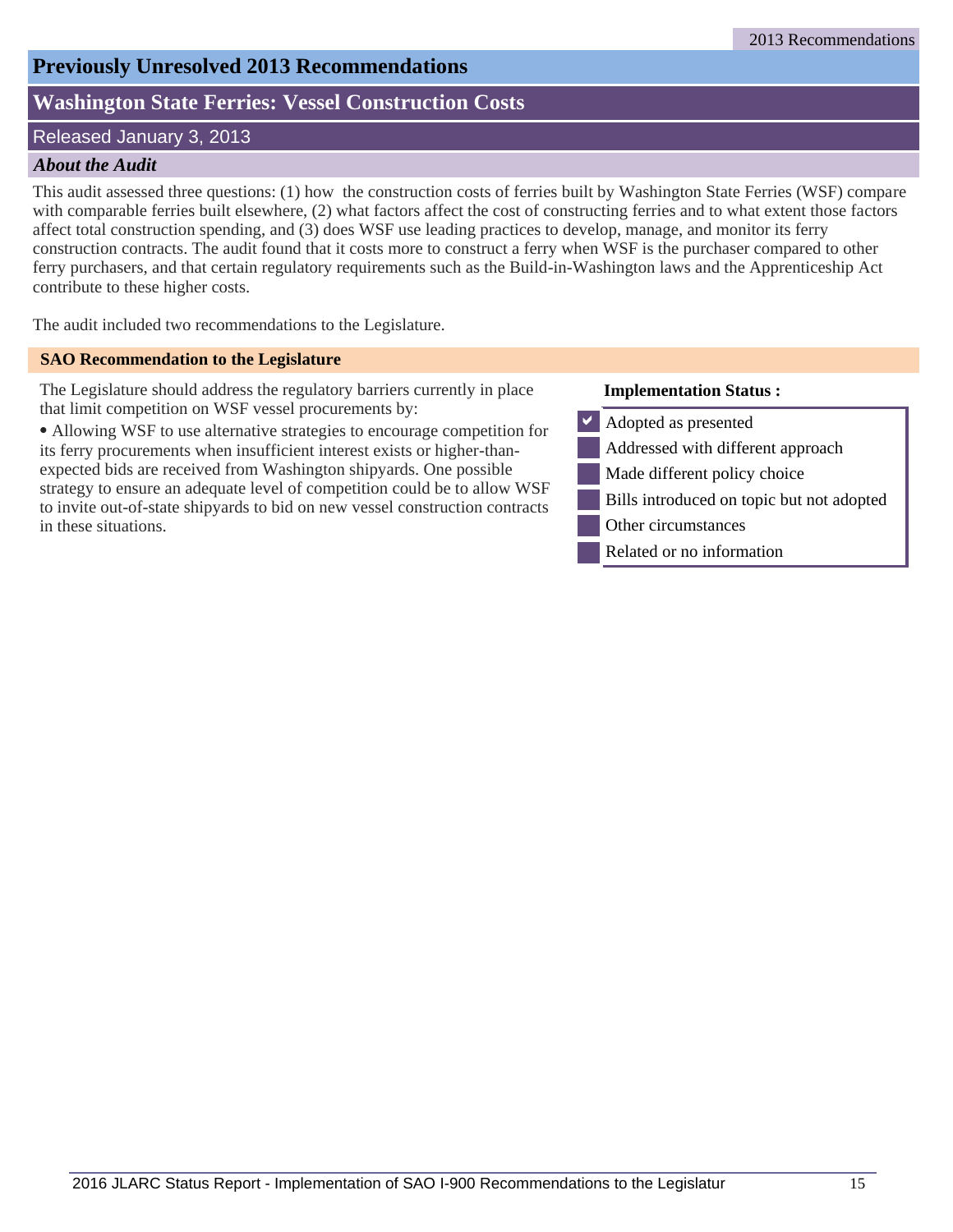### **Washington State Ferries: Vessel Construction Costs**

### Released January 3, 2013

|                                 | 2013 Related Legislation |                           |                                          |                                  |                              |                              |  |
|---------------------------------|--------------------------|---------------------------|------------------------------------------|----------------------------------|------------------------------|------------------------------|--|
|                                 | Bill $#$                 | Bill<br><b>Introduced</b> | <b>Out of Fiscal</b><br><b>Committee</b> | <b>Out of House</b><br>of Origin | <b>Passed</b><br>Legislature | <b>Signed by</b><br>Governor |  |
|                                 | HB 1990                  | ✔                         |                                          |                                  |                              |                              |  |
|                                 | SB 5858                  | ✔                         |                                          |                                  |                              |                              |  |
| <b>2014 Related Legislation</b> |                          |                           |                                          |                                  |                              |                              |  |
|                                 | $D:II$ #                 | DMI                       | $\Omega_{\rm tot}$ of Eigenball          | $0 \cdot 4$ of Hange             | Doggod                       | $C_{cond}$                   |  |

| $Bill \#$        | <b>Bill</b><br><b>Introduced</b> | <b>Committee</b> | Out of Fiscal Out of House<br>of Origin | <b>Passed</b><br>Legislature | <b>Signed by</b><br>Governor |
|------------------|----------------------------------|------------------|-----------------------------------------|------------------------------|------------------------------|
| <b>ESHB 2759</b> |                                  |                  |                                         |                              |                              |
| <b>ESSB 6001</b> |                                  |                  |                                         |                              |                              |

### **2015 Related Legislation**

| Bill $#$         | Bill<br><b>Introduced</b> | <b>Committee</b> | <b>Out of Fiscal Out of House</b><br>of Origin | <b>Passed</b><br>Legislature | <b>Signed by</b><br>Governor |
|------------------|---------------------------|------------------|------------------------------------------------|------------------------------|------------------------------|
| HB 2240          |                           |                  |                                                |                              |                              |
| <b>ESSB 5992</b> |                           |                  |                                                |                              |                              |

### **2016 Related Legislation**

| $Bill #$         | <b>Bill</b><br><b>Introduced</b> | <b>Committee</b> | <b>Out of Fiscal Out of House</b><br>of Origin | <b>Passed</b><br>Legislature | <b>Signed by</b><br>Governor |
|------------------|----------------------------------|------------------|------------------------------------------------|------------------------------|------------------------------|
| HB 2240          |                                  |                  |                                                |                              |                              |
| <b>ESSB 5992</b> |                                  |                  |                                                |                              |                              |

### **Comments**

ESSB 5992 requires the Washington State Department of Transportation to use design-build procurement in acquiring new ferry vessels; required the Washington State Ferries (WSF) to employ an independent representative, in certain circumstances, to serve the WSF's interests during the procurement process; required contracts to be fixed-price and allow for a contingency to accommodate change orders; and altered a requirement that ferry vessels be constructed within the State of Washington, allowing out-of-state construction in certain circumstances.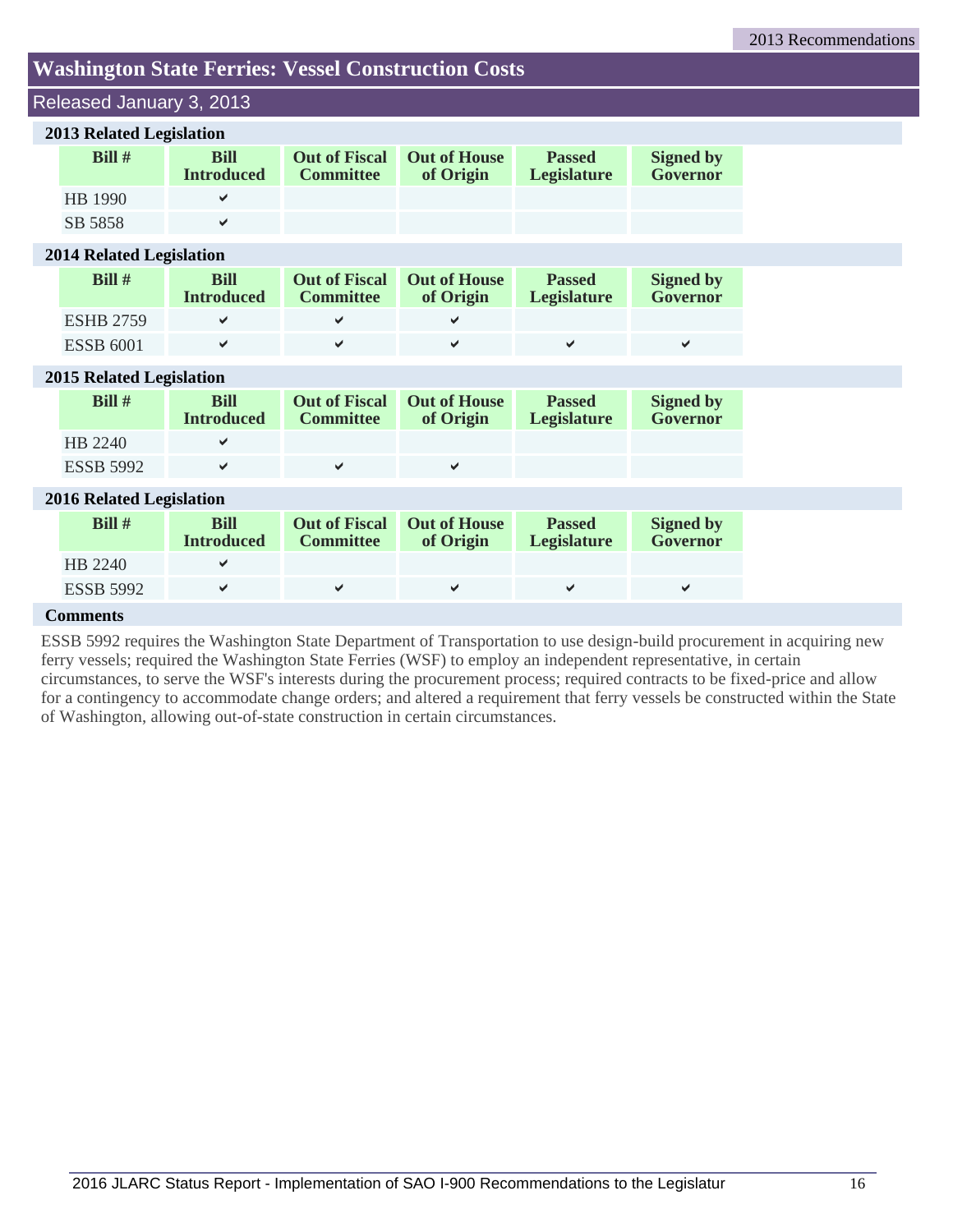### **Washington State Ferries: Vessel Construction Costs**

### Released January 3, 2013

#### **SAO Recommendation to the Legislature**

The Legislature should address the regulatory barriers currently in place that limit competition on WSF vessel procurements by:

⦁ Undertaking a study of the Apprenticeship Act to identify and resolve potential barriers for prospective applicants, in particular shipyards with established apprenticeship training programs.

### **Implementation Status :**



- Addressed with different approach  $\blacktriangledown$ 
	- Made different policy choice

Bills introduced on topic but not adopted

Other circumstances

Related or no information

| <b>2013 Related Legislation</b> |                                  |                                          |                                  |                                     |                              |
|---------------------------------|----------------------------------|------------------------------------------|----------------------------------|-------------------------------------|------------------------------|
| Bill $#$                        | <b>Bill</b><br><b>Introduced</b> | <b>Out of Fiscal</b><br><b>Committee</b> | <b>Out of House</b><br>of Origin | <b>Passed</b><br>Legislature        | <b>Signed by</b><br>Governor |
| SB 5858                         | ✔                                |                                          |                                  |                                     |                              |
| <b>2014 Related Legislation</b> |                                  |                                          |                                  |                                     |                              |
| Bill $#$                        | <b>Bill</b><br><b>Introduced</b> | <b>Out of Fiscal</b><br><b>Committee</b> | <b>Out of House</b><br>of Origin | <b>Passed</b><br><b>Legislature</b> | <b>Signed by</b><br>Governor |
| SB 6186                         | ✔                                | ✔                                        |                                  |                                     |                              |
| 2015 Related Legislation        |                                  |                                          |                                  |                                     |                              |
| Bill#                           | <b>Bill</b><br><b>Introduced</b> | <b>Out of Fiscal</b><br><b>Committee</b> | <b>Out of House</b><br>of Origin | <b>Passed</b><br><b>Legislature</b> | <b>Signed by</b><br>Governor |
| No Related Legislation          |                                  |                                          |                                  |                                     |                              |
| <b>2016 Related Legislation</b> |                                  |                                          |                                  |                                     |                              |
| Bill#                           | <b>Bill</b><br><b>Introduced</b> | <b>Out of Fiscal</b><br><b>Committee</b> | <b>Out of House</b><br>of Origin | <b>Passed</b><br><b>Legislature</b> | <b>Signed by</b><br>Governor |
| 2ESB 5993                       | ✔                                | ✔                                        | ✔                                | $\checkmark$                        | ✔                            |
| <b>Comments</b>                 |                                  |                                          |                                  |                                     |                              |
|                                 |                                  |                                          |                                  |                                     |                              |

2ESB 5993 provides that the apprentice utilization requirement for Department of Transportation public works applies to projects estimated to cost \$3 million or more, rather than \$2 million or more, for five years beginning July 1, 2015.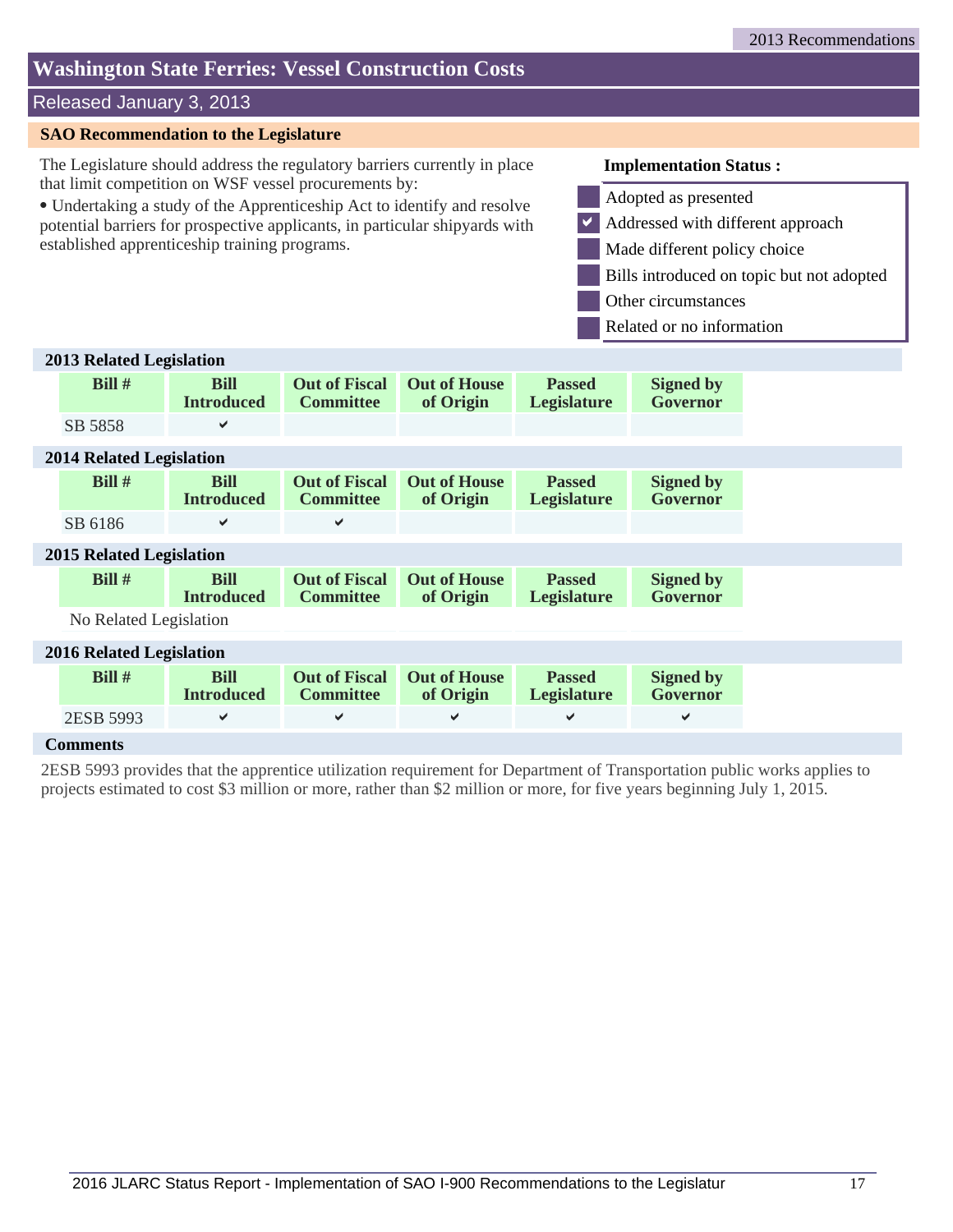### **Enhancing Background Checks in Washington**

### Released May 7, 2013

#### *About the Audit*

The audit assessed whether automatic notification of new criminal events, commonly referred to as a rap back service, could enhance Washington's current background check process, and if so, what are potential barriers to its implementation. The audit found that Washington's background check process is falling behind other states because it does not provide an automatic notification if a person commits a criminal offense after passing a background check.

This audit included two recommendations to the Legislature.

### The Legislature should revise state law to expressly allow the Washington State Patrol and Federal Bureau of Investigation to retain civil fingerprints. **SAO Recommendation to the Legislature** Related or no information Other circumstances Bills introduced on topic but not adopted Made different policy choice Addressed with different approach Adopted as presented  $\overline{\blacktriangledown}$ **Implementation Status : Bill # Bill Out of Fiscal Out of House Passed Signed by 2014 Related Legislation Legislature** No Related Legislation **Bill # Bill Out of Fiscal Out of House Passed Signed by 2015 Related Legislation Legislature** HB 2080  $\bullet$ SB 5720  $\vee$ **Bill # Bill Out of Fiscal Out of House Passed Signed by 2016 Related Legislation Legislature** HB 2080  $\sim$ SB 5720  $\vee$

### **Comments**

HB 2080 and SB 5720 would have authorized the Washington State Patrol (WSP) and the Department of Health (DOH) to participate in the new Rap Back service offered by the Federal Bureau of Investigation; authorized the WSP to retain fingerprints submitted by a statutorily authorized agency for noncriminal justice purposes; required applicants to be notified that their fingerprints will be searched against arrests and unsolved crime files and that their criminal history will be periodically checked and reported back to the statutorily authorized agencies; and authorized disciplining authorities under the DOH to adopt rules authorizing fingerprint checks for applicants and licensees in the professions it regulates.